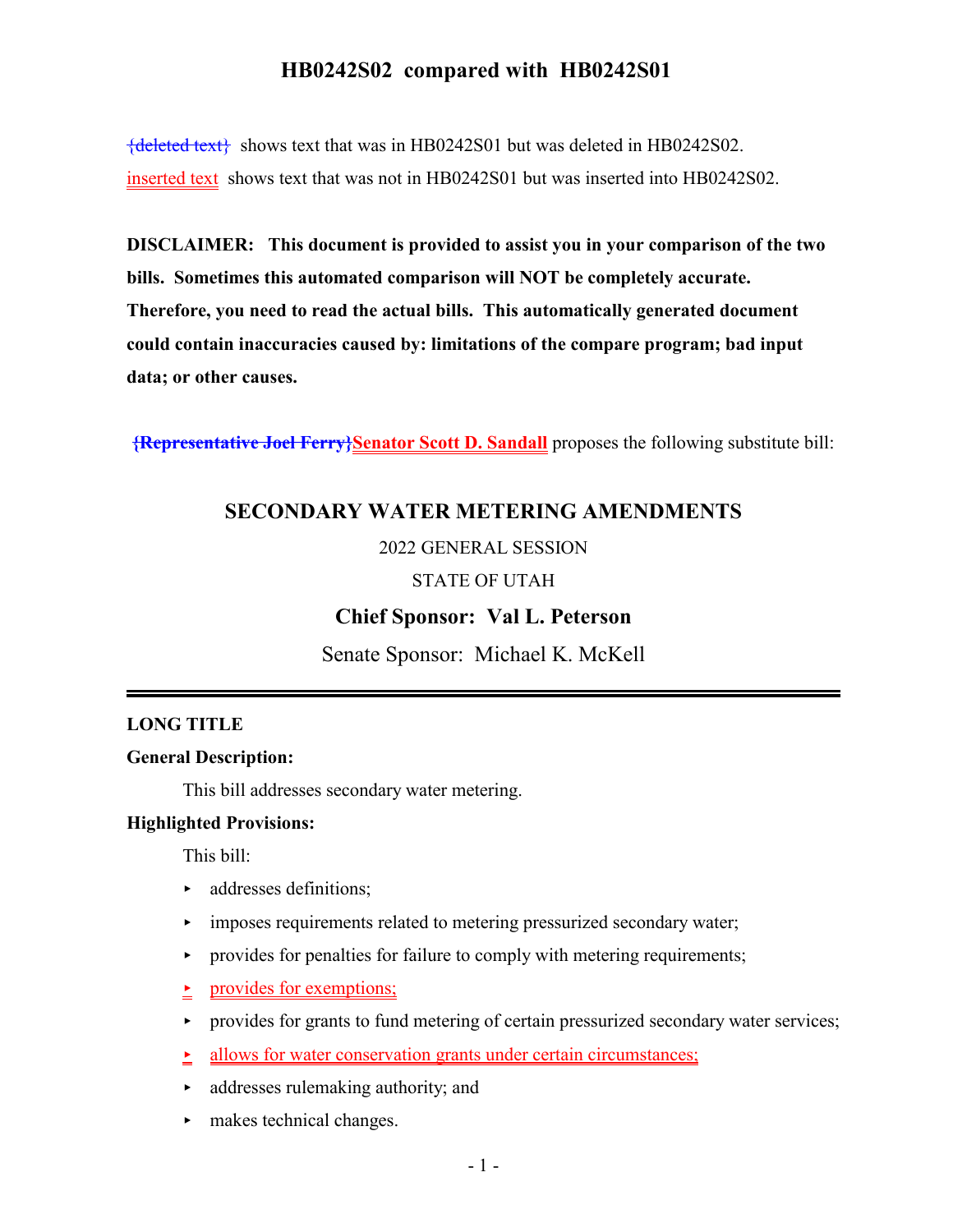#### **Money Appropriated in this Bill:**

None

**Other Special Clauses:**

None

**Utah Code Sections Affected:**

#### AMENDS:

**73-10-34**, as last amended by Laws of Utah 2021, Chapter 354

#### ENACTS:

**73-10-34.5**, Utah Code Annotated 1953

*Be it enacted by the Legislature of the state of Utah:*

Section 1. Section **73-10-34** is amended to read:

#### **73-10-34. Secondary water metering -- Loans and grants.**

(1) As used in this section:

(a) (i) "Commercial user" means a secondary water user that is a place of business.

(ii) "Commercial user" does not include a multi-family residence, an agricultural user,

or a customer that falls within the industrial or institutional classification.

(b) "Full metering" means that use of secondary water is accurately metered by a meter that is installed and maintained on every secondary water connection of a secondary water supplier.

 $[\text{fb}]$  (c) (i) "Industrial user" means a secondary water user that manufactures or produces materials.

(ii) "Industrial user" includes a manufacturing plant, an oil and gas producer, and a mining company.

 $[\text{f}\Theta]$  (d) (i) "Institutional user" means a secondary water user that is dedicated to public service, regardless of ownership.

(ii) "Institutional user" includes a school, church, hospital, park, golf course, and government facility.

 $[\overrightarrow{(d)}]$  (e) (i) "Residential user" means a secondary water user in a residence.

(ii) "Residential user" includes a single-family or multi-family home, apartment, duplex, twin home, condominium, or planned community.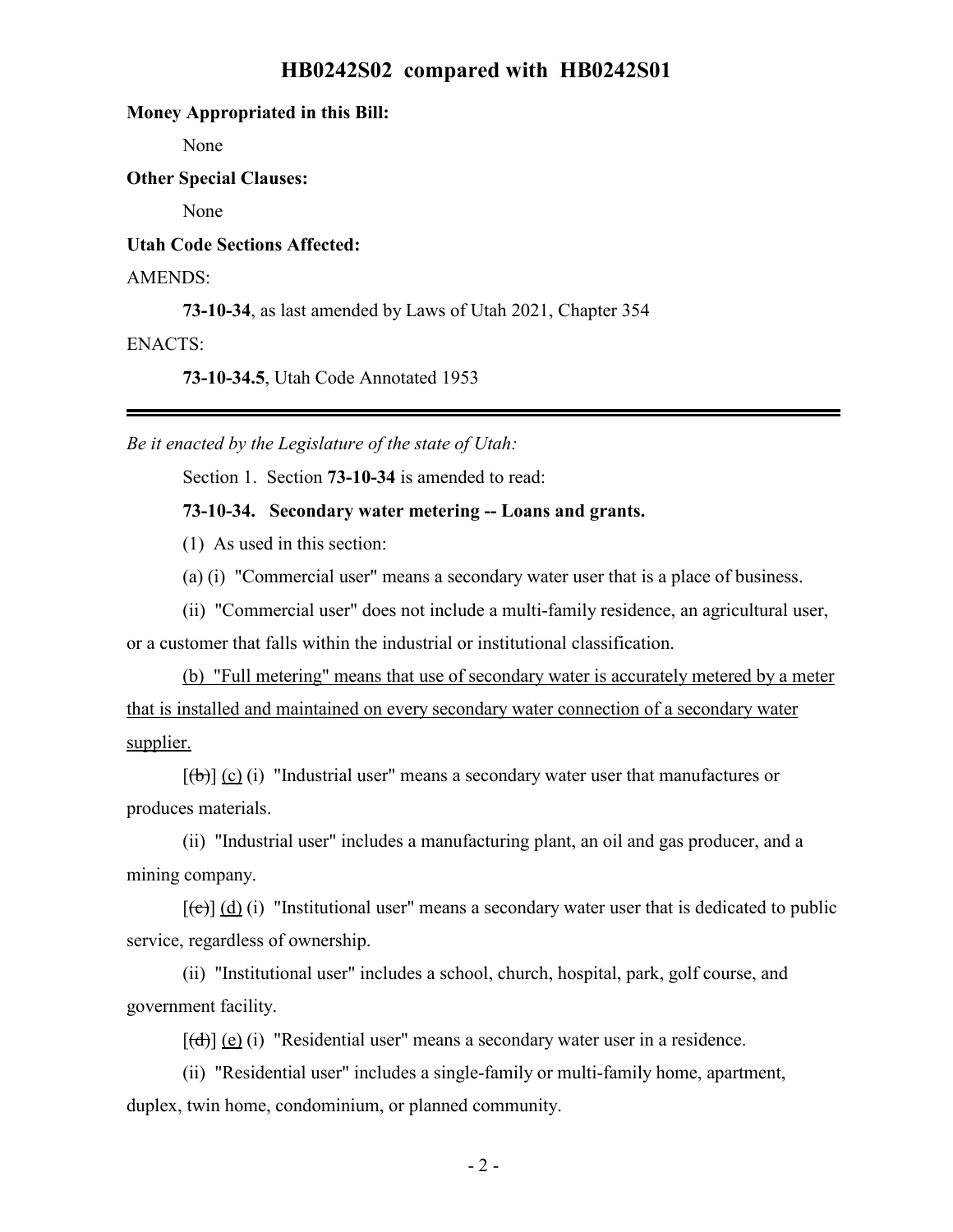$[\text{e}(\text{e})]$  (f) "Secondary water" means water that is:

(i) not culinary or water used on land assessed under Title 59, Chapter 2, Part 5,

Farmland Assessment Act; and

(ii) delivered to and used by an end user for the irrigation of landscaping or a garden.

(g) "Secondary water connection" means the location at which the water leaves the secondary water supplier's pipeline and enters into the remainder of the pipes that are owned by another person to supply water to an end user.

 $[f(f)]$  (h) "Secondary water supplier" means an entity that supplies pressurized secondary water.

 $[(\frac{1}{2})]$  (i) "Small secondary water retail supplier" means an entity that:

(i) supplies pressurized secondary water only to the end user of the secondary water; and

(ii) (A) is a city, town, or metro township; or

(B) supplies 5,000 or fewer secondary water connections.

(2) (a)  $(i)$  A secondary water supplier that supplies secondary water within a county of the first or second class and begins design work for new service on or after April 1, 2020, to a commercial, industrial, institutional, or residential user shall meter the use of pressurized secondary water by the users receiving that new service.

(ii) A secondary water supplier that supplies secondary water within a county of the third, fourth, fifth, or sixth class and begins design work for new service on or after May 4, 2022, to a commercial, industrial, institutional, or residential user shall meter the use of pressurized secondary water by the users receiving that new service.

(b) By no later than January 1, 2030, a secondary water supplier shall install and maintain a meter of the use of pressurized secondary water by each user receiving secondary water service from the secondary water supplier.

 $[(\theta)]$  (c) Beginning January 1, 2022, a secondary water supplier shall establish a meter installation reserve for metering installation and replacement projects.

 $[\text{e}(\epsilon)]$  (d) A secondary water supplier, including a small secondary water retail supplier, may not raise the rates charged for secondary water:

(i) by more than 10% in a calendar year for costs associated with metering secondary water unless the rise in rates is necessary because the secondary water supplier experiences a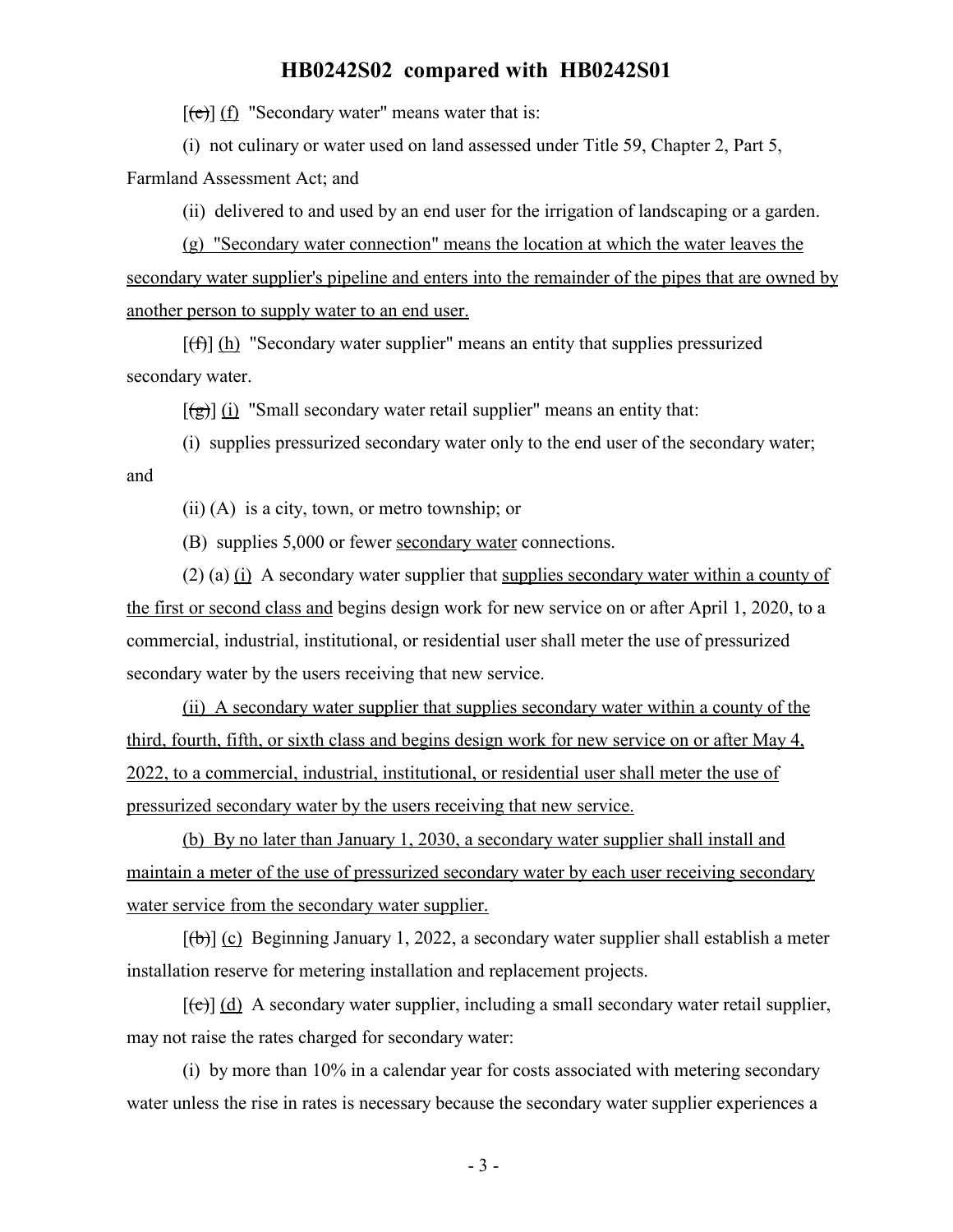catastrophic failure or other similar event; or

(ii) unless, before raising the rates on the end user, the entity charging the end user provides a statement explaining the basis for why the needs of the secondary water supplier required an increase in rates.

 $[\text{(\text{d})}]$  (e) (i) A secondary water supplier that provides pressurized secondary water to a commercial, industrial, institutional, or residential user shall develop a plan, or if the secondary water supplier previously filed a similar plan, update the plan for metering the use of the pressurized water.

(ii) The plan required by this Subsection  $[\frac{1}{2}](d)|$  (2)(e) shall be filed or updated with the Division of Water Resources by no later than December 31, 2025, and address the process the secondary water supplier will follow to implement metering, including:

(A) the costs of full metering by the secondary water supplier;

(B) how long it would take the secondary water supplier to complete full metering  $\overline{b}y$ no later than December 31, 2040], including an anticipated beginning date and completion date, except a secondary water supplier shall achieve full metering by no later than January 1, 2030; and

(C) how the secondary water supplier will finance metering.

(3) A secondary water supplier shall on or before March 31 of each year, report to the Division of Water Rights:

(a) for commercial, industrial, institutional, and residential users whose pressurized secondary water use is metered, the number of acre feet of pressurized secondary water the secondary water supplier supplied to the commercial, industrial, institutional, and residential users during the preceding 12-month period;

(b) the number of secondary water meters within the secondary water supplier's service boundary;

(c) a description of the secondary water supplier's service boundary;

(d) the number of secondary water connections in each of the following categories through which the secondary water supplier supplies pressurized secondary water:

(i) commercial;

(ii) industrial;

(iii) institutional; and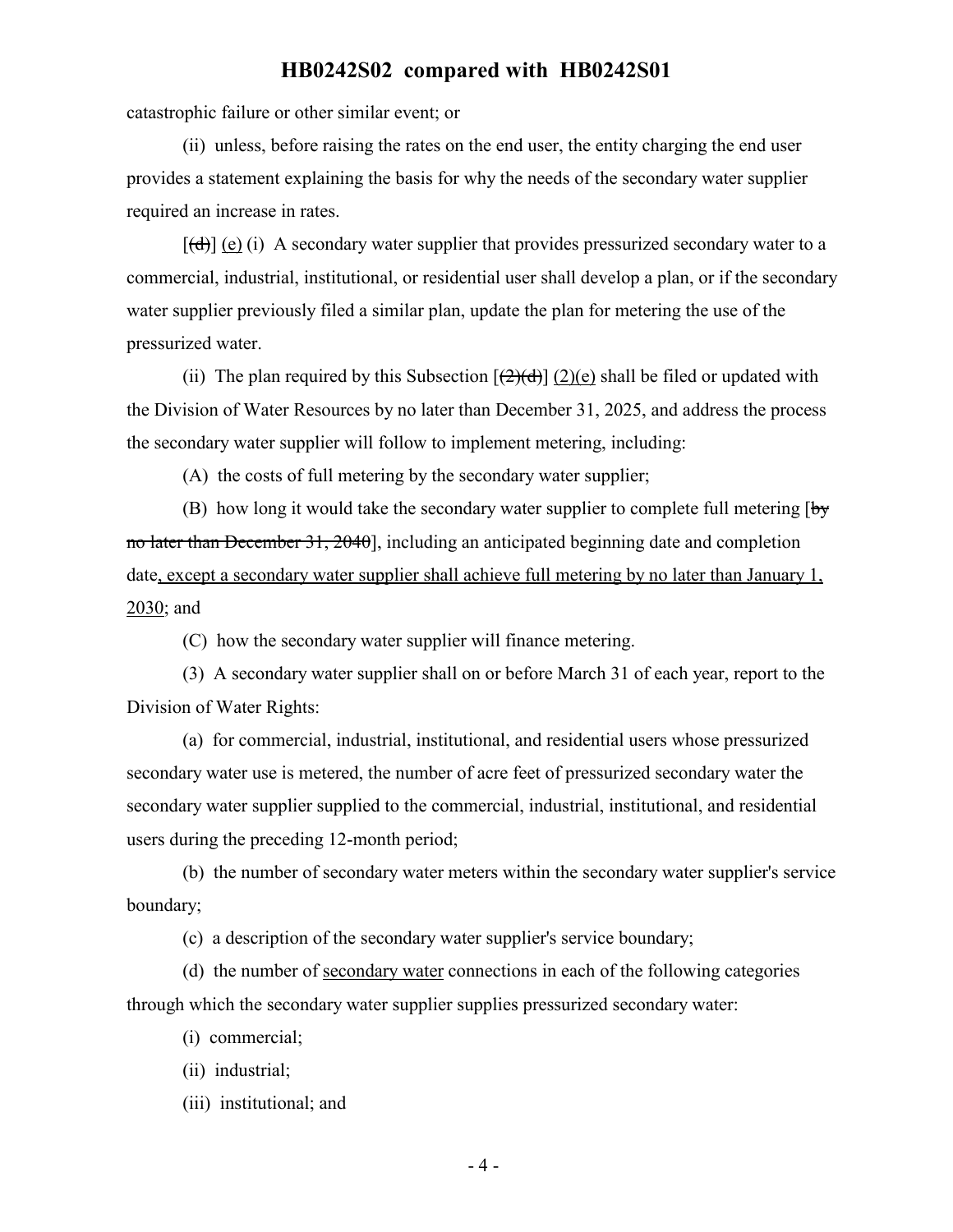(iv) residential;

(e) the total volume of water that the secondary water supplier receives from the secondary water supplier's sources; and

(f) the dates of service during the preceding 12-month period in which the secondary water supplier supplied pressurized secondary water.

(4) (a) Beginning July 1, 2019, the Board of Water Resources may make up to \$10,000,000 in low-interest loans available each year:

(i) from the Water Resources Conservation and Development Fund, created in Section 73-10-24; and

(ii) for financing the cost of secondary water metering.

(b) The Division of Water Resources and the Board of Water Resources shall make rules in accordance with Title 63G, Chapter 3, Utah Administrative Rulemaking Act, establishing the criteria and process for receiving a loan described in this Subsection (4), except the rules may not include prepayment penalties.

(5) (a) Beginning July 1, 2021, subject to appropriation, the Division of Water Resources may make matching grants each year for financing the cost of secondary water metering for a commercial, industrial, institutional, or residential user by a small secondary water retail supplier that:

(i) is not for new service described in Subsection  $(2)(a)$ ; and

(ii) matches the amount of the grant.

(b) For purposes of issuing grants under this section, the division shall prioritize the small secondary water retail suppliers that can demonstrate the greatest need or greatest inability to pay the entire cost of installing secondary water meters.

(c) The amount of a grant under this Subsection (5) may not:

(i) exceed 50% of the small secondary water retail supplier's cost of installing secondary water meters; or

(ii) supplant federal, state, or local money previously allocated to pay the small secondary water retail supplier's cost of installing secondary water meters.

(d) In accordance with Title 63G, Chapter 3, Utah Administrative Rulemaking Act, the Board of Water Resources shall make rules establishing:

(i) the procedure for applying for a grant under this Subsection (5); and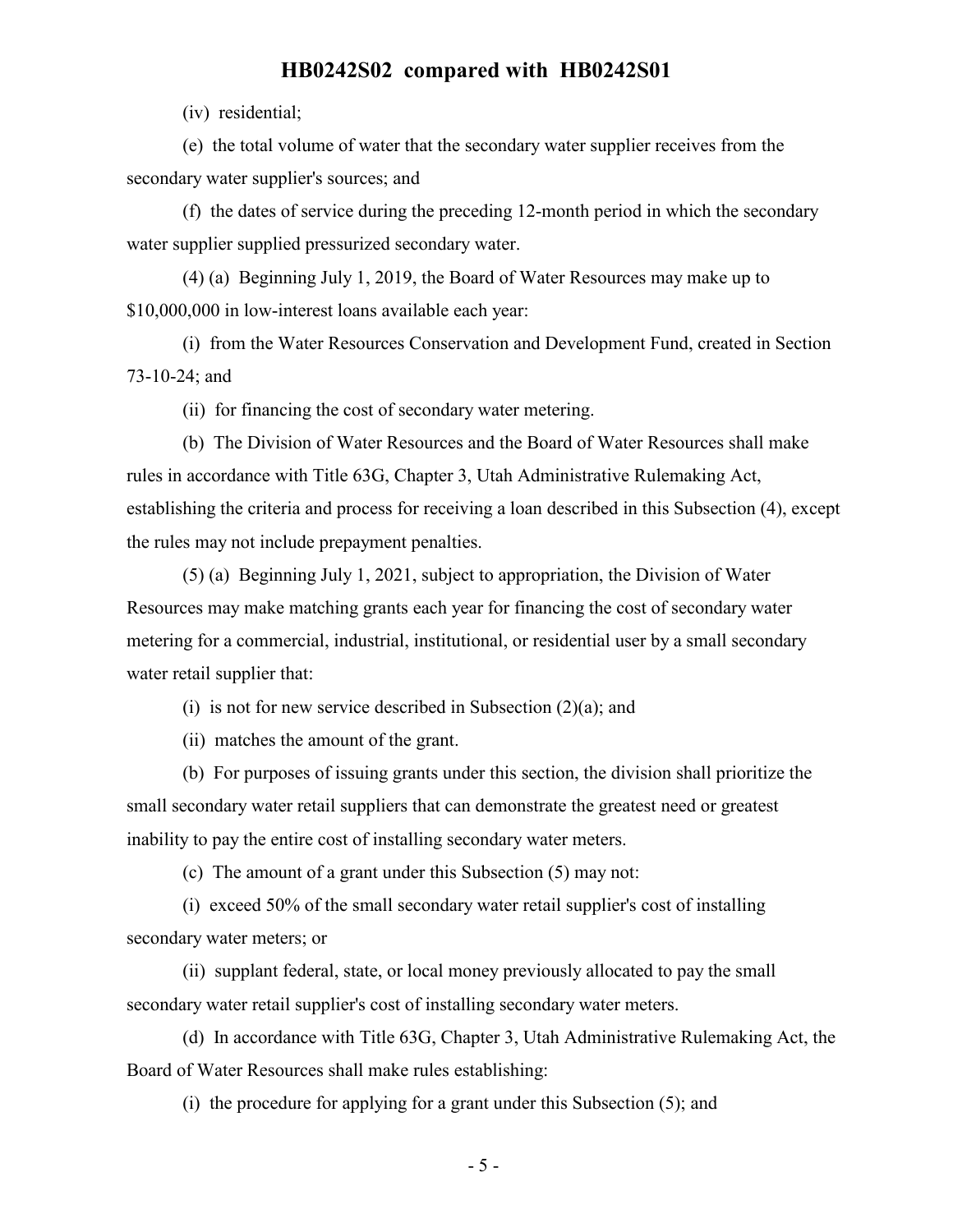(ii) how a small secondary water retail supplier can establish that the small secondary water retail supplier meets the eligibility requirements of this Subsection (5).

 $[(6)$  This section does not apply to a secondary water supplier to the extent that:

 $[(a)$  the secondary water supplier supplies secondary water within a county of the third, fourth, fifth, or sixth class; or]

 $[(b)$  there is no meter that a meter manufacturer will warranty because of the water quality within a specific location.]

 $[\overline{(+)}]$  (6) Nothing in this section affects a water right holder's obligation to measure and report water usage as described in Sections 73-5-4 and 73-5-8.

(7) If a secondary water supplier fails to comply with Subsection (2)(b), the secondary water supplier:

(a) beginning January 1, 2030, may not receive state money for  $\frac{2m}{\pi}$  purpose water related purposes until the secondary water supplier completes full metering; and

(b) is subject to an enforcement action of the state engineer in accordance with Subsection (8).

(8) (a) (i) The state engineer shall commence an enforcement action under this Subsection (8) if the state engineer receives a referral from the director of the Division of Water Resources.

(ii) The director of the Division of Water Resources shall submit a referral to the state engineer if the director:

(A) finds that a secondary water supplier fails to fully meter secondary water as required by this section; and

(B) determines an enforcement action is necessary to conserve or protect a water resource in the state.

(b) To commence an enforcement action under this Subsection (8), the state engineer shall issue a notice of violation that includes notice of the administrative fine to which a secondary water supplier is subject.

(c) The state engineer's issuance and enforcement of a notice of violation is exempt from Title 63G, Chapter 4, Administrative Procedures Act.

(d) In accordance with Title 63G, Chapter 3, Utah Administrative Rulemaking Act, the state engineer shall make rules necessary to enforce a notice of violation, that includes: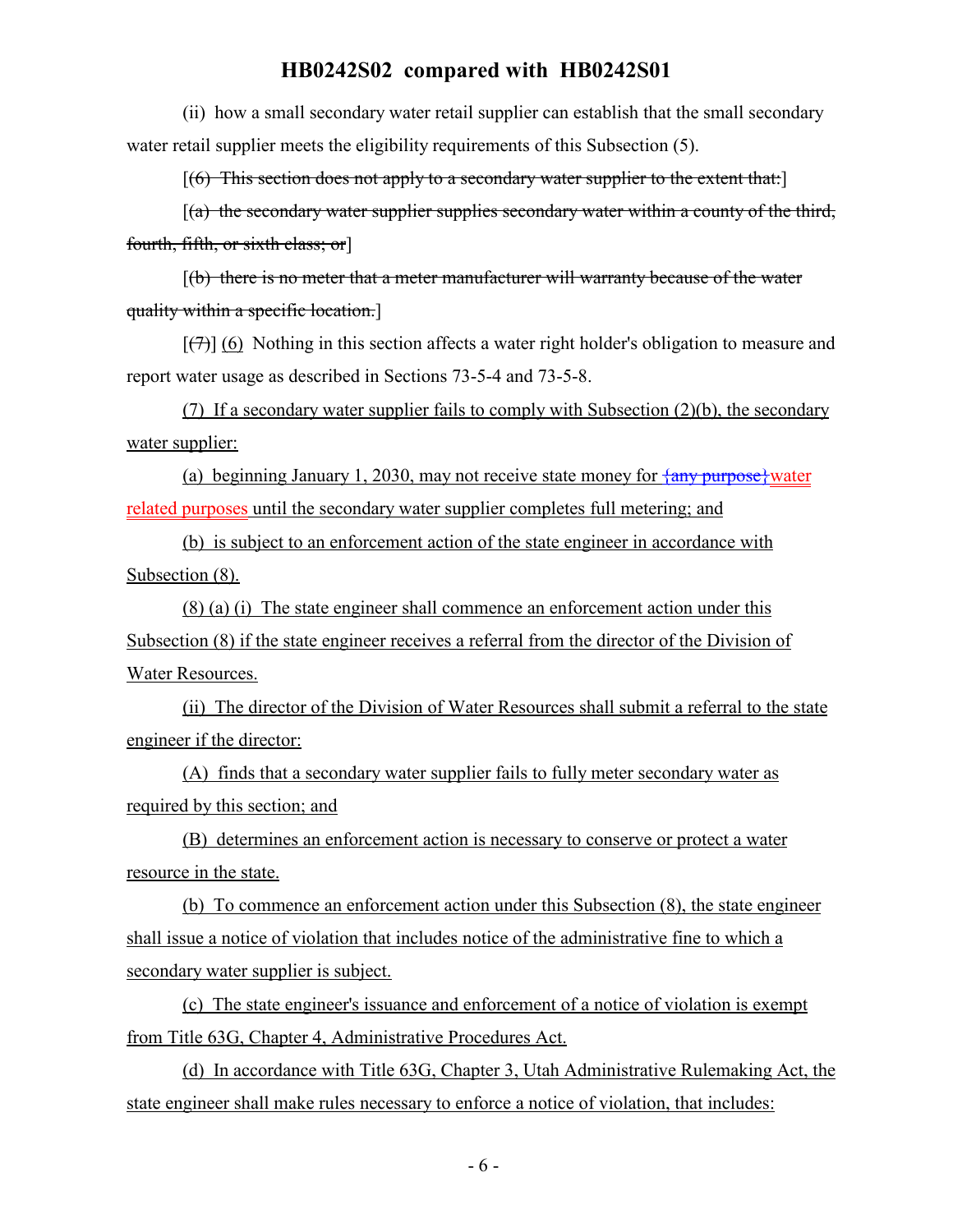(i) provisions consistent with this Subsection (8) for enforcement of the notice if a secondary water supplier to whom a notice is issued fails to respond to the notice or abate the violation;

(ii) the right to a hearing, upon request by a secondary water supplier against whom the notice is issued; and

(iii) provisions for timely issuance of a final order after the secondary water supplier to whom the notice is issued fails to respond to the notice or abate the violation, or after a hearing held under Subsection (8)(d)(ii).

(e) A person may not intervene in an enforcement action commenced under this section.

(f) After issuance of a final order under rules made pursuant to Subsection (8)(d), the state engineer shall serve a copy of the final order on the secondary water supplier against whom the order is issued by:

(i) personal service under Utah Rules of Civil Procedure, Rule 5; or

(ii) certified mail.

(g) (i) The state engineer's final order may be reviewed by trial de novo by the district court in Salt Lake County or the county where the violation occurred.

(ii) A secondary water supplier shall file a petition for judicial review of the state engineer's final order issued under this section within 20 days from the day on which the final order was served on the secondary water supplier.

(h) The state engineer may bring suit in a court of competent jurisdiction to enforce a final order issued under this Subsection (8).

(i) If the state engineer prevails in an action brought under Subsection  $(8)(g)$  or (h), the state may recover court costs and a reasonable attorney fee.

(j) As part of a final order issued under this Subsection (8), the state engineer shall order that a secondary water supplier to whom an order is issued pay an administrative fine equal to:

(i) \$10 for each secondary water connection of the secondary water supplier for failure to comply with full metering by January 1, 2030;

(ii) \$20 for each secondary water connection of the secondary water supplier for failure to comply with full metering by January 1, 2031;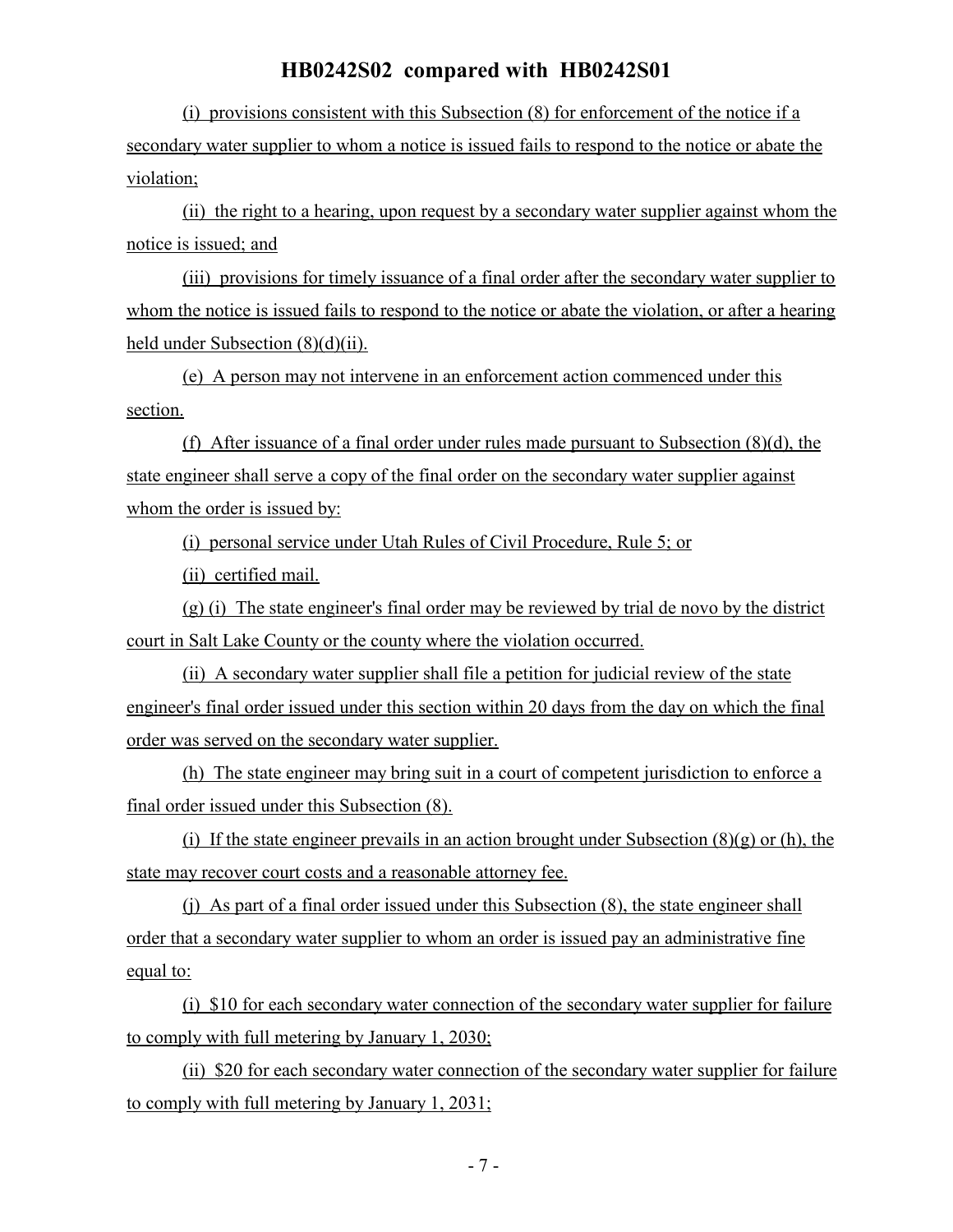(iii) \$30 for each secondary water connection of the secondary water supplier for failure to comply with full metering by January 1, 2032;

(iv) \$40 for each secondary water connection of the secondary water supplier for failure to comply with full metering by January 1, 2033; and

(v) \$50 for each secondary water connection of the secondary water supplier for failure to comply with full metering by January 1, 2034, and for each subsequent year the secondary water supplier fails to comply with full metering.

(k) Money collected under this Subsection (8) shall be deposited into the Water Resources Conservation and Development Fund, created in Section 73-10-24.

(9)  $\frac{1}{2}$  This section does not apply to a  $A$  secondary water supplier located within a county of the fifth or sixth class is exempt from Subsections  $(2)(a)$ ,  $(2)(b)$ ,  $(2)(c)$ ,  $(2)(e)$ ,  $(7)$ , and  $(8)$  if:

(a) the owner or operator of the secondary water supplier seeks an exemption under this Subsection (9) by establishing with the Division of Water Resources that the cost of purchasing, installing, and upgrading systems to accept meters exceeds 25% of the total operating budget of the owner or operator of the secondary water supplier;

(b) the secondary water supplier agrees to not add a new secondary water connection to the secondary water supplier's system on or after May 4, 2022;

(c) within six months of when the secondary water supplier seeks an exemption under Subsection (9)(a), the secondary water supplier provides to the Division of Water Resources a plan for conservation within the secondary water supplier's service area that does not require metering;

(d) the secondary water supplier annually reports to the Division of Water Resources on the results of the plan described in Subsection (9)(c); and

(e) the secondary water supplier submits to evaluations by the Division of Water Resources of the effectiveness of the plan described in Subsection (9)(c).

(10) A secondary water supplier is exempt from Subsections  $(2)(a)$ ,  $(2)(b)$ ,  $(2)(c)$ ,  $(2)(e)$ ,  $(7)$ , and  $(8)$  to the extent that the secondary water supplier:

(a) is unable to obtain a meter that a meter manufacturer will warranty because of the water quality within a specific location served by the secondary water supplier;  $\{\text{and}\}$ 

(b) submits reasonable proof to the Division of Water Resources that the secondary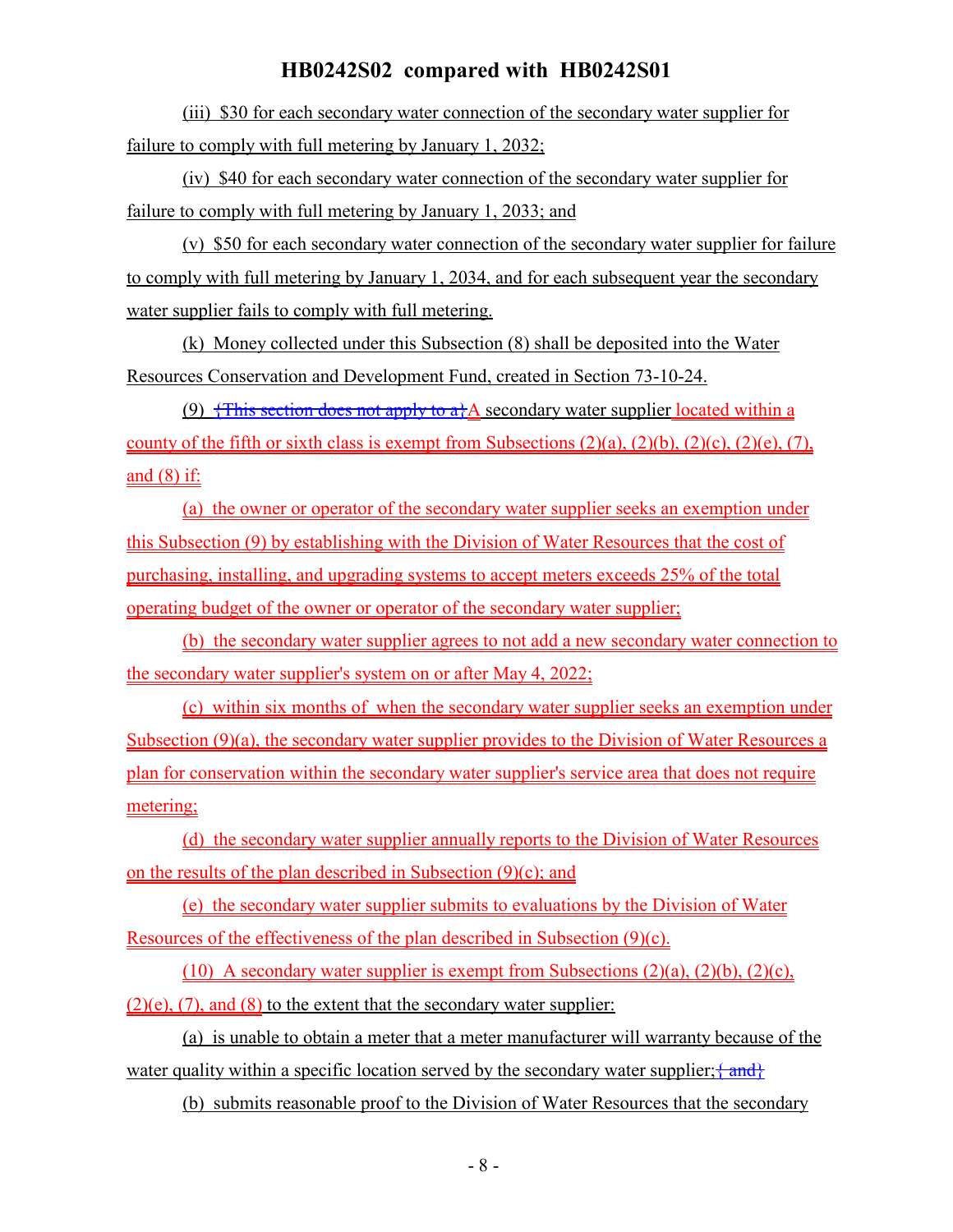water supplier is unable to obtain a meter as described in Subsection  $(\sqrt{9})(a)$ .

## $\pm 10$ )(a);

(c) within six months of when the secondary water supplier submits reasonable proof under Subsection (10)(b), provides to the Division of Water Resources a plan for conservation within the secondary water supplier's service area that does not require metering;

(d) annually reports to the Division of Water Resources on the results of the plan described in Subsection (10)(c); and

(e) submits to evaluations by the Division of Water Resources of the effectiveness of the plan described in Subsection (10)(c).

(11) A secondary water supplier that is located within a critical management area that is subject to a groundwater management plan adopted or amended under Section 73-5-15 on or after May 1, 2006, is exempt from Subsections  $(2)(a)$ ,  $(2)(b)$ ,  $(2)(c)$ ,  $(2)(e)$ ,  $(7)$ , and  $(8)$ .

(12) If a secondary water supplier is required to have a water conservation plan under Section 73-10-32, that water conservation plan satisfies the requirements of Subsection (9)(c) or  $(10)(c)$ .

Section 2. Section **73-10-34.5** is enacted to read:

# **73-10-34.5. Grant money for existing secondary water metering to facilitate full metering -- Other grants.**

(1) As used in this section:

(a) "Applicant" means a secondary water supplier or group of secondary water suppliers that applies for a grant under this section.

(b) "Board" means the Board of Water Resources.

(c) "Division" means the Division of Water Resources.

(d) "Project" means the purchase or installation of a meter for a secondary water system that as of May 4, 2022, provides secondary water service that is not metered.

(e) "Secondary water" means the same as that term is defined in Section 73-10-34.

(f) "Secondary water connection" means the same as that term is defined in Section 73-10-34.

(g) "Secondary water supplier" means the same as that term is defined in Section 73-10-34.

(2) (a) The board may issue grants in an amount appropriated by the Legislature in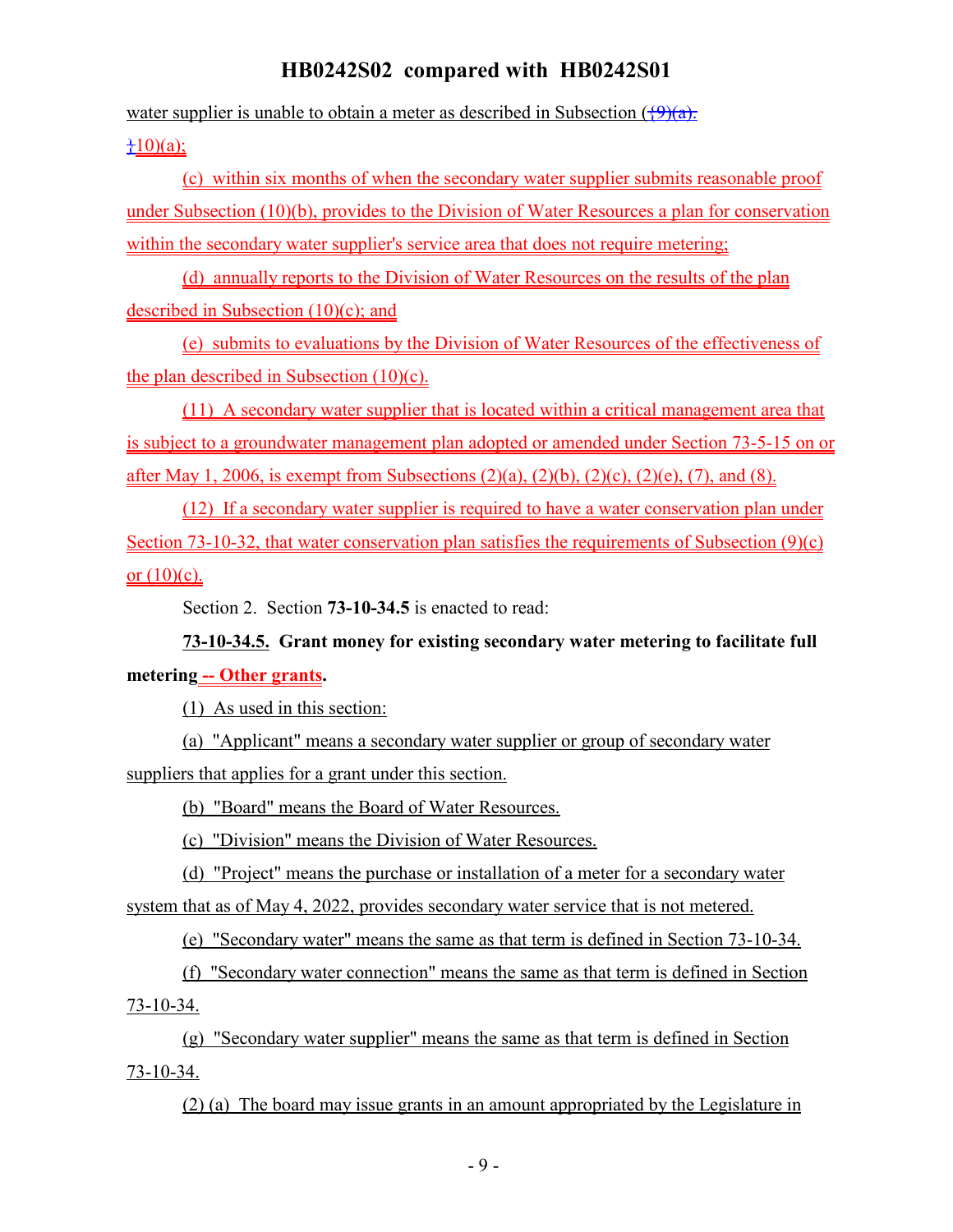accordance with this section to an applicant to fund projects for meters on secondary water systems that before May 4, 2022, provide secondary water service that is not metered.

(b) The board may not issue a grant under this section to fund:

(i) metering of secondary water for service that begins on or after May 4, 2022; or

(ii) the replacement or repair of an existing secondary water meter.

(c) Notwithstanding the other provisions of this section, the board may issue a grant under this section to a secondary water supplier to reimburse the secondary water supplier for the costs incurred by the secondary water supplier that are associated with installing meters on a secondary water system on or after March 3, 2021, but before May 4, 2022, except that the grant issued under this Subsection (2)(c):

(i) shall be included in calculating the total grant amount under Subsections (3)(a) through (c);

(ii) may not exceed 70% of the costs associated with a project described in this Subsection (2)(c), including installation and purchase of meters; and

(iii) shall comply with Subsection (6).

(3) (a) A secondary water supplier with 7,000 secondary water connections or less is eligible for a total grant amount under this section of up to \$5,000,000.

(b) A secondary water supplier with more than 7,000 secondary water connections is eligible for a total grant amount under this section of up to \$10,000,000.

(c) If a secondary water supplier applies for a grant as part of a group of secondary water suppliers, the total grant amount described in Subsection (3)(a) or (b) applies to each member of the group and is not based on the number of secondary water connections of the entire group.

(d) (i) Subject to the other provisions of this section, a grant may not exceed the following amounts for the costs associated with a project, including installation and purchase of meters:

(A) for calendar year 2022, 70% of the costs of a project;

(B) for calendar year 2023, 70% of the costs of a project;

(C) for calendar year 2024, 65% of the costs of a project;

(D) for calendar year 2025, 60% of the costs of a project; and

(E) for calendar year 2026, 50% of the costs of a project.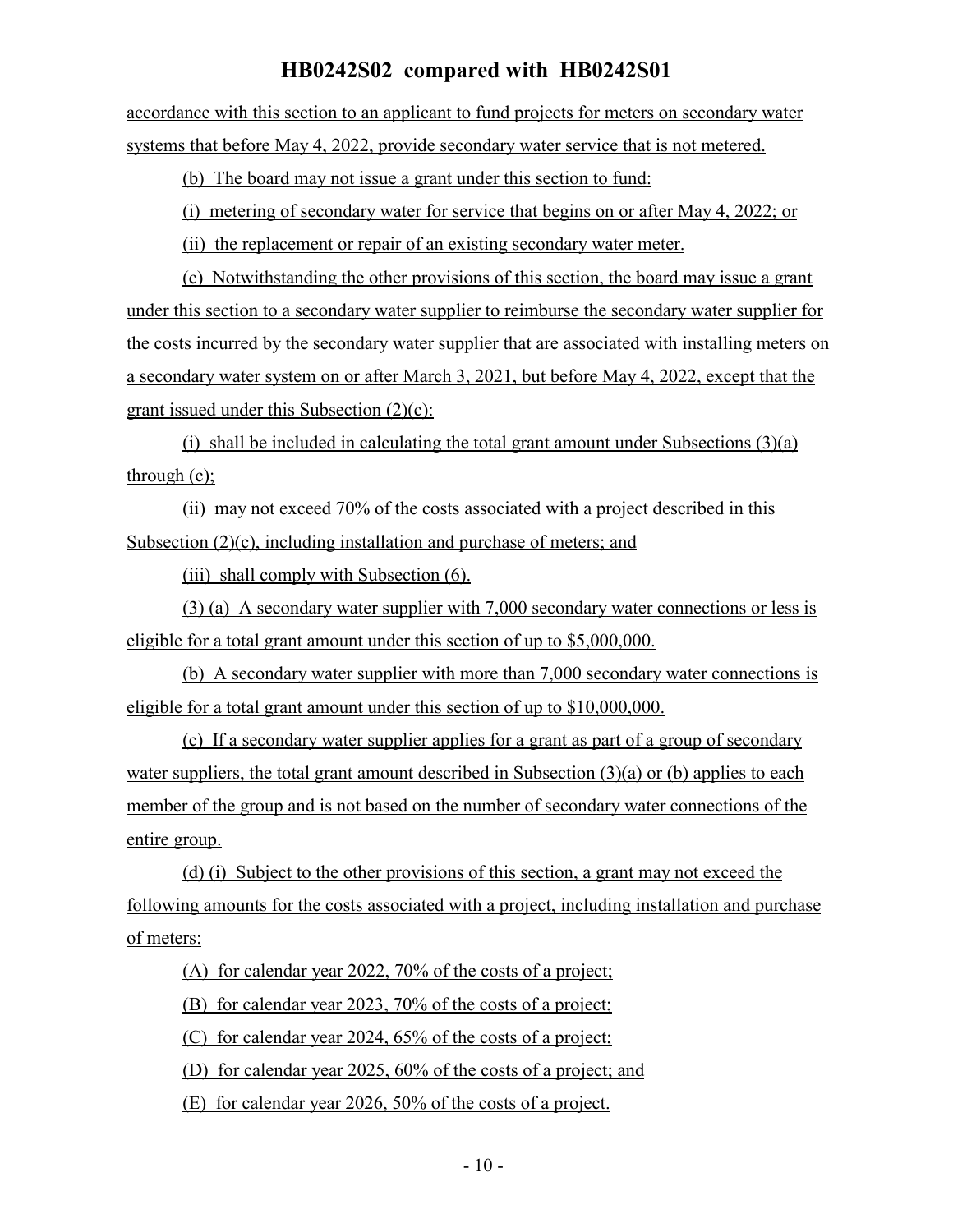(ii) Beginning with calendar year 2027, a grant under this section shall consist of providing a meter or funding to obtain a meter, which may not exceed the following for costs associated with the project:

(A) for calendar year 2027, 40% of the costs of a project;

(B) for calendar year 2028, 30% of the costs of a project;

(C) for calendar year 2029, 20% of the costs of a project; and

(D) for calendar year 2030, 10% of the costs of a project.

(e) A secondary water supplier may pay the secondary water supplier's portion of the costs of a project through a loan from the board under Section 73-10-34 by filing a separate application with the board.

(f) A meter purchased with grant money received under this section shall allow for data communication between the meter and other devices designed to manage use of secondary water that is:

(i) open and available to an end user; and

(ii) open so that it can integrate with third-party providers.

(4) (a) (i) To obtain a grant under this section, an applicant shall submit an application with the division during a period of time designated by the board.

(ii) If there remains money described in Subsection (2) after the grants for applications submitted during the time period described in Subsection (4)(a) are awarded, the board may designate one or more additional time periods so that the entire amount described in Subsection (2) is awarded by December 31, 2024.

(b) An application submitted to the division shall include:

(i) a detailed project cost estimate including meter costs and installation costs;

(ii) a total number of pressurized secondary water connections in the applicable secondary water supplier's system;

(iii) the number of meters to be installed under the grant;

(iv) a detailed estimated secondary water use reduction including:

(A) average lot size calculations;

(B) average irrigated acreage; and

(C) estimated water applied before the project versus after completion of the project;

(v) the timeline for purchase and installation of meters under the project;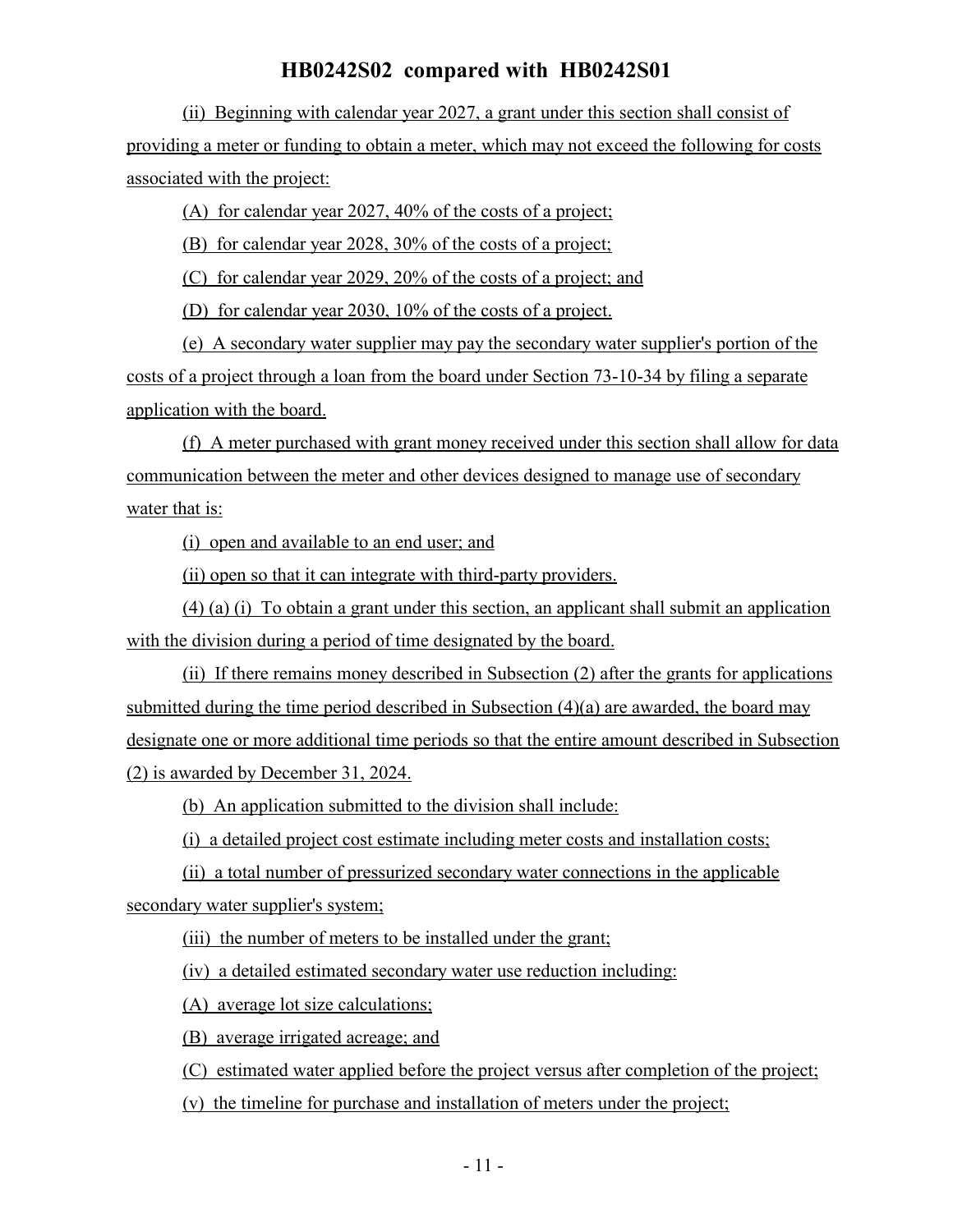(vi) an agreement to:

(A) provide an educational component for end users as determined by the division by rule made in accordance with Title 63G, Utah Administrative Rulemaking Act, either on a monthly statement or by a customer specific Internet portal that provides information on the customer's usage more frequently than monthly; or

(B) bill according to usage using a tiered conservation rate and provide an educational component described in Subsection  $(4)(b)(vi)(A)$ ; and

(vii) additional information the board considers helpful.

(5) (a) The division shall:

(i) review and prioritize an application submitted under Subsection (4); and

(ii) recommend to the board which applicants should be awarded a grant under this section.

(b) In prioritizing applications under this Subsection (5), the division shall rank the applicants on the basis of the following weighted factors:

(i) 60% weight based on the ratio of estimated water use reduction divided by total state investment:

(ii) 20% weight based on an applicant facing current or potential water shortages when installation of meters and subsequent water use reductions will result in delaying or eliminating the need for new water development; and

(iii) 20% weight based on a project's accelerated construction schedule, prompt start, and prompt finish.

(6) As a condition of receiving a grant under this section, the recipient shall enter into an agreement with the board to use the grant money. The agreement shall:

(a) be executed by no later than December 31, 2024; and

(b) require that the grant money be spent by December 31, 2026, and the project completed under the terms of the grant.

(7) Notwithstanding the other provisions of this section, the board may issue a grant to a secondary water supplier:

(a) that installed meters on secondary water connections before May 4, 2022;

(b) that has not otherwise received a grant under this section;

(c) for the purpose of water conservation; and